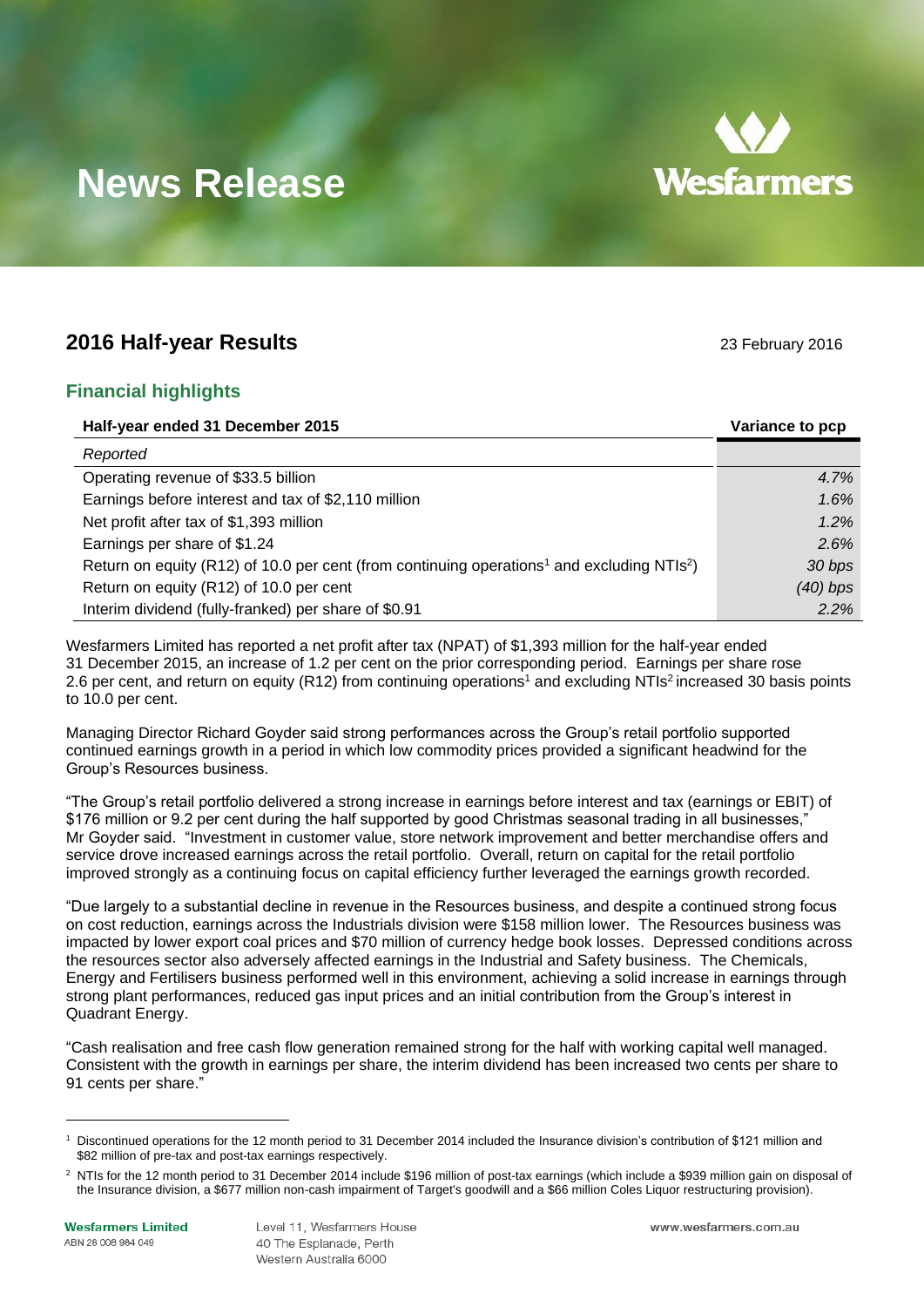## **Group results summary**

| Half-year ended 31 December (\$m)                                                          | 2015   | 2014   | Variance % |
|--------------------------------------------------------------------------------------------|--------|--------|------------|
| <b>Key financials</b>                                                                      |        |        |            |
| Revenue                                                                                    | 33,462 | 31,970 | 4.7        |
| <b>EBITDA</b>                                                                              | 2,749  | 2,657  | 3.5        |
| <b>EBIT</b>                                                                                | 2,110  | 2,076  | 1.6        |
| <b>NPAT</b>                                                                                | 1,393  | 1,376  | 1.2        |
| Return on equity (R12, %) (from continuing operations <sup>a</sup> and<br>excluding NTIsb) | 10.0   | 9.7    | 30 bps     |
| Return on equity (R12, %)                                                                  | 10.0   | 10.4   | $(40)$ bps |
| <b>Cash flow</b>                                                                           |        |        |            |
| Operating cash flow                                                                        | 2,404  | 2,281  | 5.4        |
| Net capital expenditure                                                                    | 675    | 899    | (24.9)     |
| Free cash flow                                                                             | 1,665  | 1,269  | 31.2       |
| Cash realisation ratio (%)                                                                 | 118.3  | 116.6  | 170 bps    |
| Share data (cents per share)                                                               |        |        |            |
| Earnings per share                                                                         | 124.2  | 121.0  | 2.6        |
| Operating cash flow per share (wanos, incl. res shares)                                    | 213.9  | 200.1  | 6.9        |
| Interim ordinary dividend                                                                  | 91     | 89     | 2.2        |
| Capital management distribution (paid)                                                     |        | 100    | (100.0)    |
| <b>Balance sheet and gearing</b>                                                           |        |        |            |
| Net debt                                                                                   | 6,108  | 5,139  | 18.9       |
| Interest cover (cash basis) (R12, times)                                                   | 19.3   | 18.1   | 6.6        |
| Fixed charges cover (R12, times)                                                           | 3.0    | 3.1    | (3.2)      |

a Discontinued operations for the 12 month period to 31 December 2014 included the Insurance division's contribution of \$121 million and \$82 million of pre-tax and post-tax earnings respectively.

**b NTIs for the 12 month period to 31 December 2014 include \$196 million of post-tax earnings (which include a \$939 million gain on disposal of** the Insurance division, a \$677 million non-cash impairment of Target's goodwill and a \$66 million Coles Liquor restructuring provision).

## **Divisional earnings summary**

| Half-year ended 31 December (\$m)  | 2015  | 2014  | Variance % |
|------------------------------------|-------|-------|------------|
| <b>EBIT</b>                        |       |       |            |
| Coles                              | 945   | 895   | 5.6        |
| Home Improvement & Office Supplies | 760   | 668   | 13.8       |
| <b>Department Stores</b>           | 393   | 359   | 9.5        |
| Industrials                        | 22    | 180   | (87.8)     |
| <b>Divisional EBIT</b>             | 2,120 | 2,102 | 0.9        |
| Other                              | (10)  | (26)  | 61.5       |
| <b>Group EBIT</b>                  | 2,110 | 2,076 | 1.6        |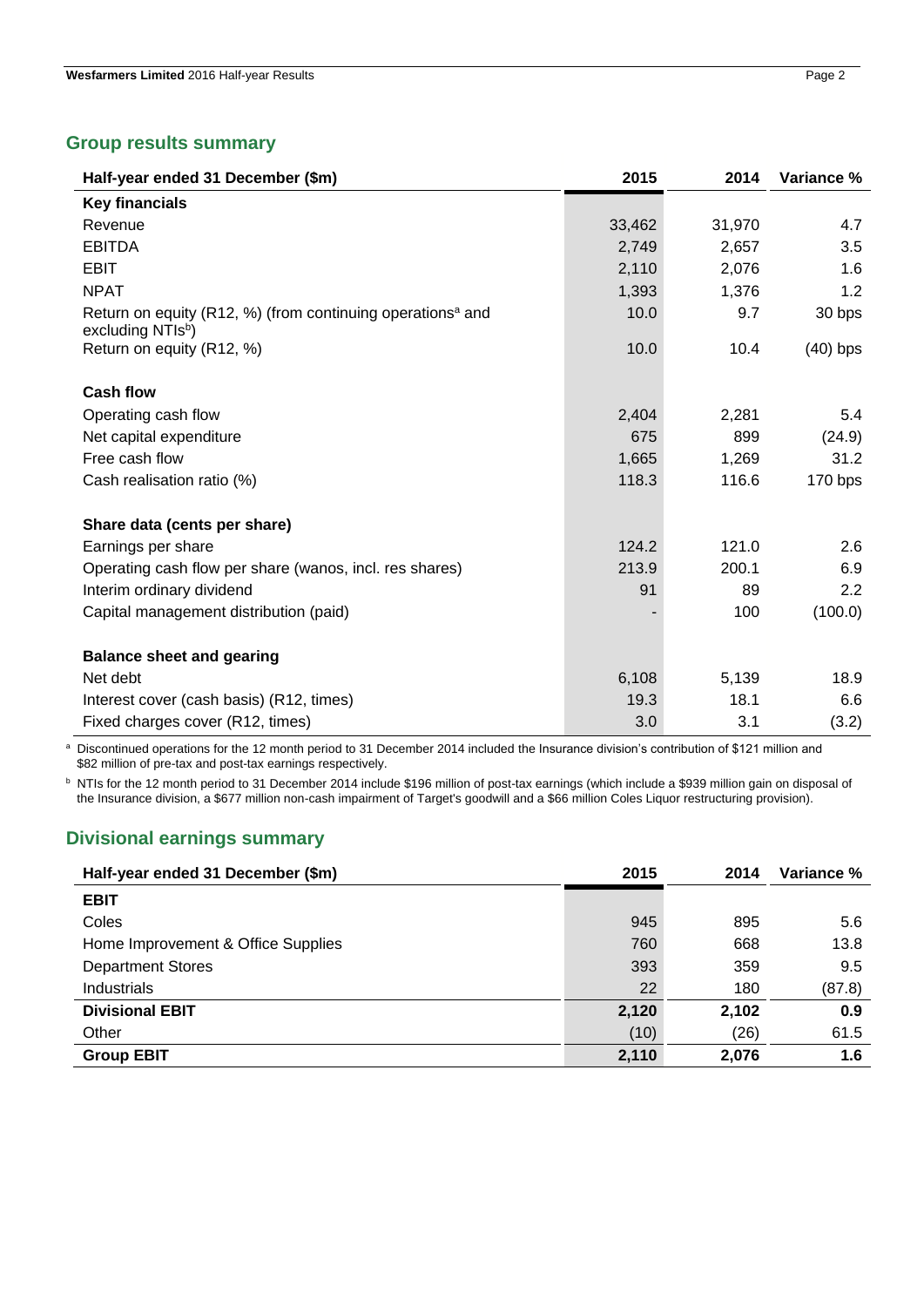## **Performance overview - divisional**

#### **Coles**

Earnings before interest and tax (earnings or EBIT) at Coles increased 5.6 per cent to \$945 million for the half on revenue growth of 3.1 per cent. Food and liquor recorded sales growth of 6.0 per cent.

"The good momentum in Coles' food and liquor business continued during the half," Mr Goyder said. "Food and liquor revenue grew \$937 million, driven by investing benefits from operational simplification and supply chain efficiencies into better value for customers and improvements in service, particularly over the Christmas period. Coles continued to make improvements in its fresh offer, resulting in increased transaction volumes and basket size.

"The transformation of Coles Liquor was further progressed with encouraging signs, and over the period included work on price investment, range simplification and store network optimisation. Despite lower fuel volumes and average fuel price, the convenience business produced a solid result, supported by strong growth in store sales."

#### **Home Improvement and Office Supplies**

Bunnings' earnings increased 13.4 per cent to \$701 million on revenue growth of 10.9 per cent.

"Bunnings produced another very strong result in the half," Mr Goyder said. "Bunnings' results reflect the broad strength of its offer and solid execution of its strategic agenda. Sales uplifts were achieved in both consumer and commercial areas following the delivery of more value to customers, merchandising improvements and extended brand reach through growth in the store network and further digital enhancements."

As previously disclosed, the Group entered into an agreement to acquire Homebase, the second largest home improvement and garden retailer in the United Kingdom and Ireland. Subject to completion, the Group expects the acquisition to provide a long-term value creation opportunity for Bunnings that will complement the strong growth trajectory of its Australian and New Zealand business.

Officeworks' earnings of \$59 million were 18.0 per cent higher for the period, with revenue growth of 9.1 per cent.

"Officeworks continued its good record of strong growth in earnings and return on capital," Mr Goyder said. "Officeworks' results included growth across every channel, driven by improvements in store layouts, the introduction of new merchandise categories and further investments in both its business-to-business offer and digital platform."

#### **Department Stores**

"The Group has also announced a restructure of its department store businesses into a newly created Department Stores division," Mr Goyder said. "This restructure will enable Kmart and Target to maximise and share opportunities where appropriate while maintaining and growing these iconic Australian brands."

Kmart's earnings grew 10.4 per cent to \$319 million on revenue growth of 12.6 per cent.

"Kmart's strong result, which included a significant increase in return on capital, was delivered through a continued focus on range improvement, cost control and inventory management," Mr Goyder said. "Further investment in customer value, store network refurbishment activity and new stores also supported sales and earnings growth."

Target's earnings of \$74 million were 5.7 per cent higher, with revenue up 1.9 per cent.

"Customer transactions and unit volumes grew during the half as Target invested further in lowering prices for customers as part of its 'first price, right price' strategy," Mr Goyder said. "Target made sound progress across its strategic agenda, particularly in the areas of SKU reduction, higher levels of direct sourcing and supply chain overhaul. New format store trial performance was encouraging."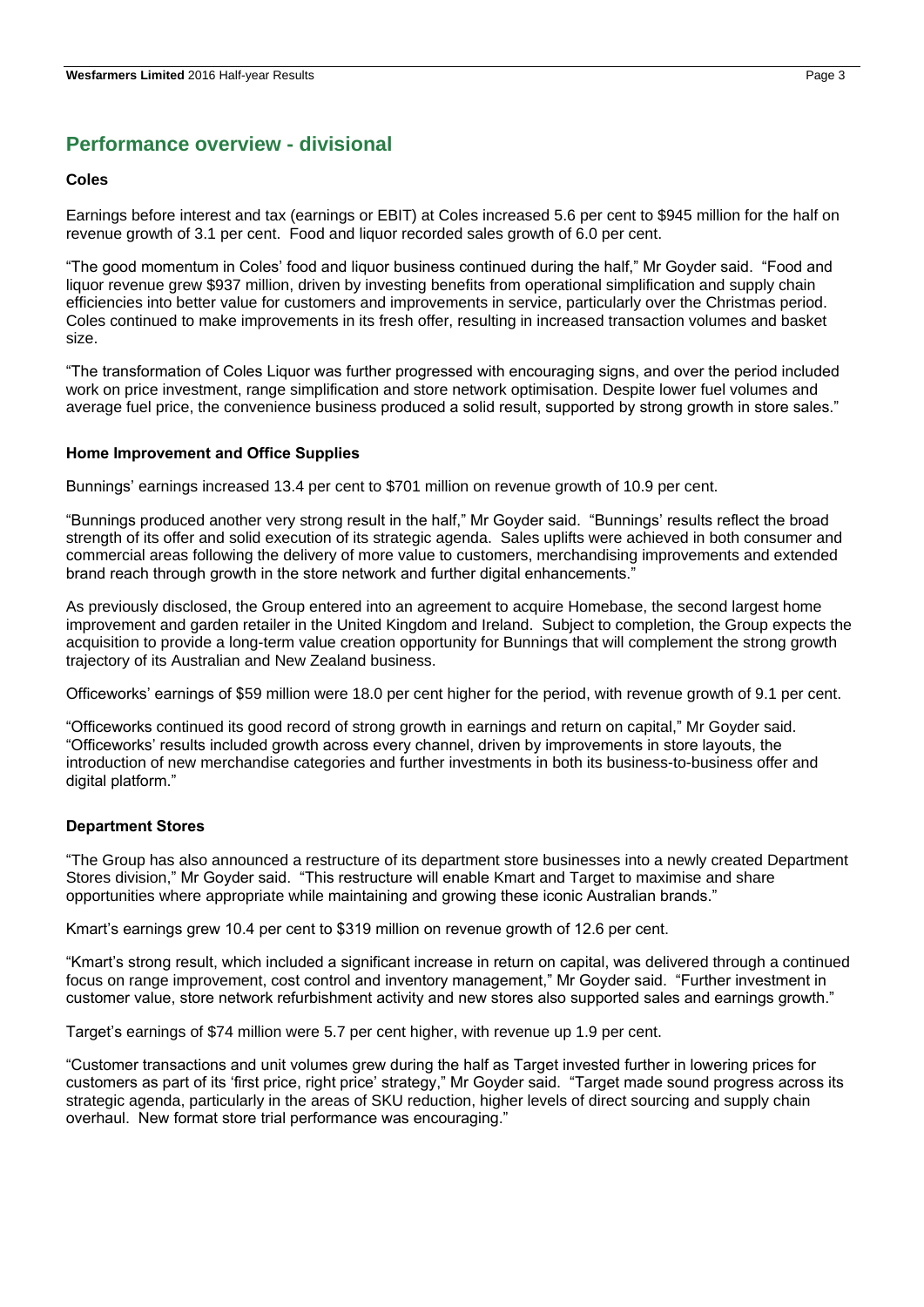#### **Industrials**

"The operating environment for the Group's Industrials division was challenging for the half due to further falls in commodity prices and lower mining investment and industrial business activity," Mr Goyder said.

Earnings for the Chemicals, Energy and Fertilisers business (WesCEF) of \$104 million were up 9.5 per cent.

"Earnings growth in WesCEF was driven by improved contributions from ammonia and ammonium nitrate, a strong turnaround in Kleenheat due to lower gas feedstock costs and a contribution from the Group's interest in Quadrant Energy," Mr Goyder said. "Overall, the chemicals and fertilisers businesses performed solidly, supported by plants operating at capacity and increased customer demand. Results from this good performance were partially offset by a significantly lower result in Australian Vinyls due to \$30 million of one-off costs associated with the decision to cease PVC manufacturing."

The Industrial and Safety business recorded earnings of \$36 million, \$14 million lower than the prior corresponding period.

"In the Industrial and Safety business, high levels of sales and margin pressure were experienced in the half as a result of depressed resources conditions, which included customers focusing very strongly on cost control, and also higher costs of goods sold due to a lower Australian dollar," Mr Goyder said. "In an effort to step change business productivity and sales performance, a significant business restructure was commenced late in the half. While longer term benefits are expected, up-front restructuring costs of approximately \$35 million are expected from this activity, \$5 million of which was incurred in the half."

The Resources business recorded a loss of \$118 million, \$153 million lower than the prior corresponding period, with coal production 4.2 per cent lower.

"Despite efforts to reduce mining costs, earnings in the Resources business were adversely affected by further declines in export coal prices and an unfavourable sales mix as customers sought lower quality metallurgical coal," Mr Goyder said. "In addition, after a number of years of positive contribution, the division recorded a \$70 million currency hedge book loss for the period, which largely offset the benefit of a lower Australian dollar."

#### **Other businesses and cash flows**

Other businesses and corporate overheads reported a net expense of \$10 million for the period, compared to an expense of \$26 million in the prior corresponding period. Within this result, corporate overheads of \$67 million were broadly in line with last year.

Operating cash flows of \$2,404 million were \$123 million higher, with a good cash realisation ratio of 118.3 per cent recorded.

Marginally lower retail store network investment and higher proceeds from the sale of retail property resulted in gross capital expenditure of \$1,059 million being 12.3 per cent lower than the same time last year and net capital expenditure of \$675 million being 24.9 per cent lower.

Free cash flows of \$1,665 million were 31.2 per cent above the prior corresponding period. Strong cash flow generation, along with earnings growth, supported the declaration of an increase in the interim dividend to 91 cents per share fully-franked.